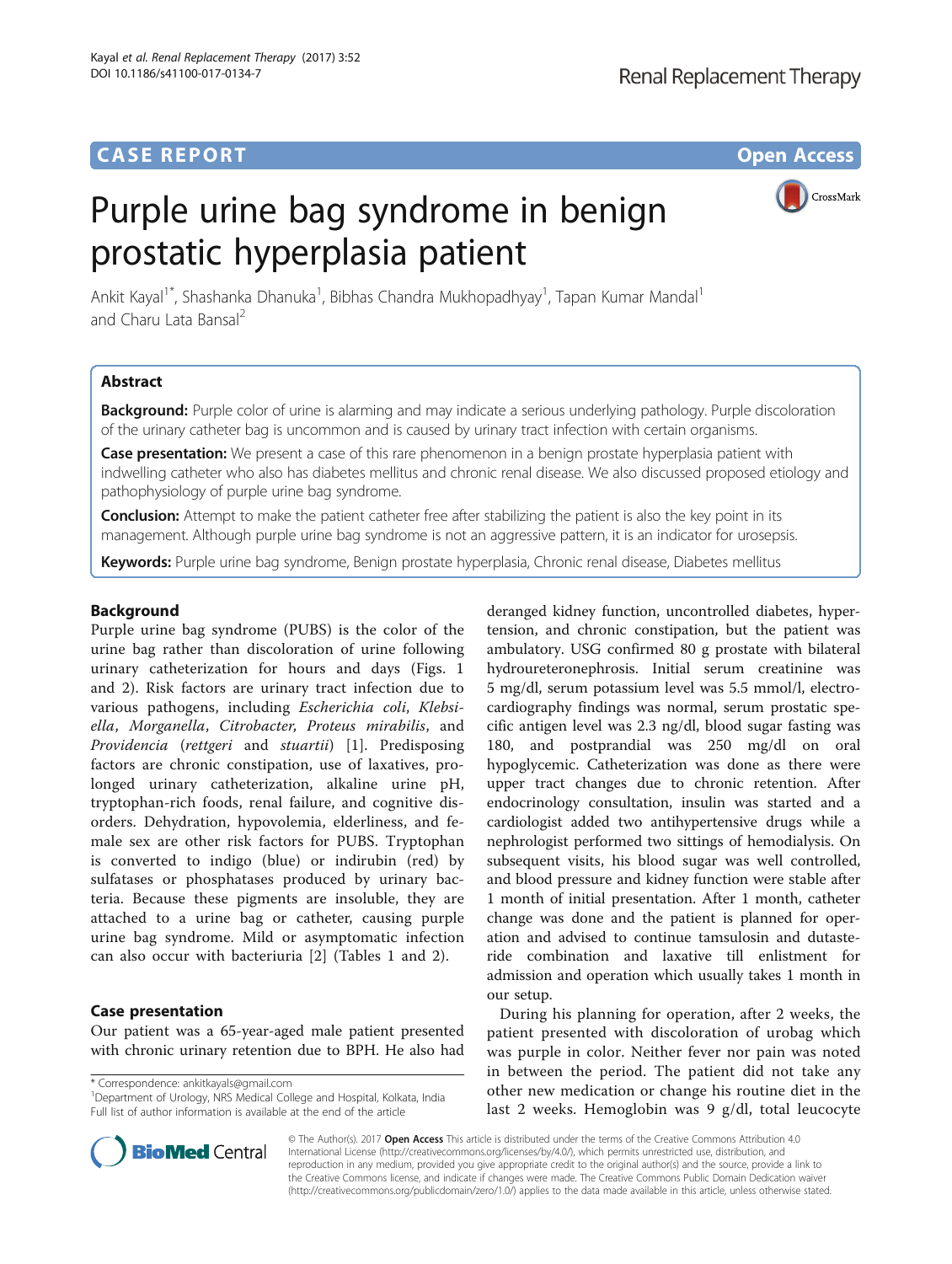<span id="page-1-0"></span>



Fig. 2 Normal urine color

count was  $8000/mm^3$  on urine examination, and it was alkaline and culture growth that show Pseudomonas and E. coli. This was sensitive to levofloxacin. Oral levofloxacin antibiotic was given for 14 days, and catheter change was done.

Subsequently, the patient got well, and after 1 month, the patient got operated for BPH and become catheter free. During 3 months of follow-up, he was doing well.

The patient was male and ambulatory with controlled DM, hypertension, and BPH with chronic retention which makes our case different and rare.

## Clinical course

When ingested, tryptophan gets exposed to intestinal flora in patients with altered gut flora and these pigments

## Table 1 Risk factors associated with PUBS

Female gender Dementia (cognitive impairment) Alkaline urine Constipation Chronic catheterization with indwelling catheters High bacterial loads in the urine Chronic kidney disease Diabetes mellitus Immunocompromised status Multi organ failure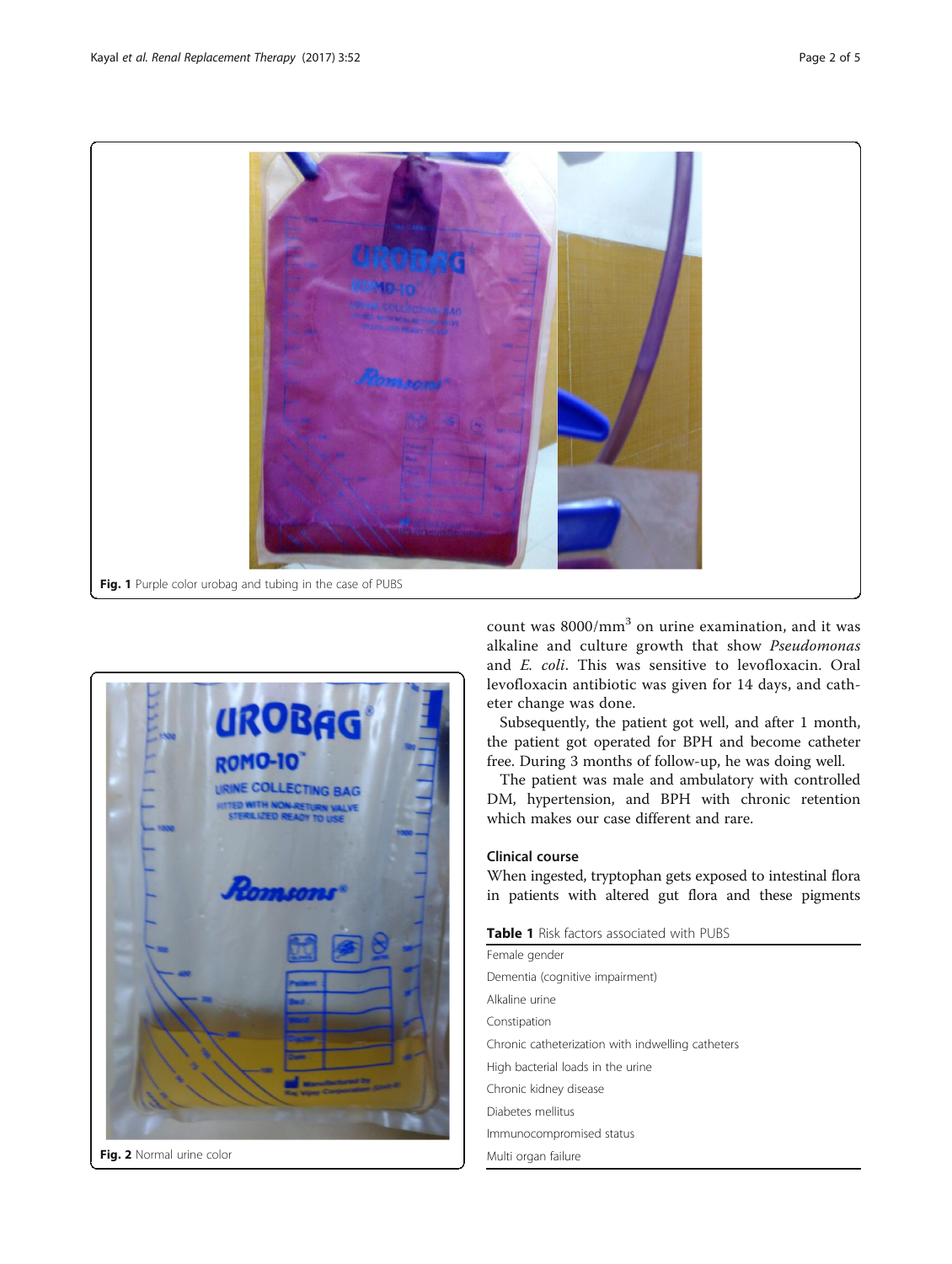<span id="page-2-0"></span>

| Table 2 Commonly associated bacteria with purple bag syndrome |  |
|---------------------------------------------------------------|--|
|---------------------------------------------------------------|--|

| Citrobacter species, including C. freundii, C. diversus, and C. koseri          |
|---------------------------------------------------------------------------------|
|                                                                                 |
| Enterobacter species, including E. aerogenes, E. agglomerans,<br>and E. cloacae |
| Enterococcus species, including E. avium and E. faecalis                        |
| Escherichia coli                                                                |
| Klebsiella pneumonia                                                            |
| Morganella morganii                                                             |
| Proteus species, including P. mirabilis and P. vulgaris                         |
| Providencia species, including P. rettgeri and P. stuartii                      |
| Pseudomonas aeruginosa                                                          |
| Methicillin-resistant Staphylococcus aureus                                     |

evolve. In constipated patients, delayed gut transport allows coliforms to deaminate tryptophan to indole, and after absorbtion from the gut, it conjugated in the liver to form indoxyl sulfate. Urinary tract infection causes bacteria to produce indoxyl sulfatase, depending on urine pH and oxygen concentration which degrades indoxyl sulfate to indigo (high pH) and/or indirubin (low oxygen). The color of the bag turns to purple, due to the mixture of indigo (blue violet) to indirubin (red violet) that gives the purple color.

Enlarge prostate leads to chronic retention that land up into back pressure changes to the kidney causing renal failure, and associated diabetes make kidney more susceptible to uremia and make the bowel movement sluggish. Usually, indoxyl sulfatase is normally excreted in urine, but in uremic patients, its excretion raised markedly due to impaired renal clearance. Due to toxins in uremic patients, there are chances to increase aerobacteria such as E. coli and decrease anaerobacter such as bifidobacteria in the intestine. Indole is chiefly produced by the aerobe which is the chief precursor of indoxyl sulfate. Raised serum indoxyl sulfate causes raised urinary indoxyl sulfate. Even after hemodialysis, protein-bound indoxyl sulfate is difficult to wash out. This explains the probable pathophysiology of our case (Additional file [1](#page-3-0)). The clinical course of PUBS is not aggressive if treated with proper antibiotic in time and if the catheter is changed.

## Review of literature

The physical examination of the urine includes an evaluation of color, turbidity, specific gravity and osmolality, and pH. The color identification does not require any especial series of test; it is simply determined by the naked eye in a clear glass test tube. The normal color of urine is pale yellow due to the presence of the pigment urochrome [\[3](#page-3-0)]. Mostly, urine color variation is due to its

| Color        | Cause                                                                   |
|--------------|-------------------------------------------------------------------------|
| Colorless    | Very dilute urine                                                       |
|              | Overhydration                                                           |
| Cloudy/milky | Phosphaturia                                                            |
|              | Pyuria                                                                  |
|              | Chyluria                                                                |
| Red          | Hematuria                                                               |
|              | Hemoglobinuria/myoglobinuria                                            |
|              | Anthocyanin in beets and blackberries                                   |
|              | Chronic lead and mercury poisoning                                      |
|              | Phenolphthalein (in bowel evacuants)                                    |
|              | Phenothiazines (e.g., Compazine)                                        |
|              | Rifampin                                                                |
| Orange       | Dehydration                                                             |
|              | Phenazopyridine (Pyridium)                                              |
|              | Sulfasalazine (Azulfidine)                                              |
| Yellow       | Normal                                                                  |
|              | Phenacetin                                                              |
|              | Riboflavin                                                              |
| Green-blue   | Biliverdin                                                              |
|              | Indicanuria (tryptophan indole metabolites)                             |
|              | Amitriptyline (Elavil)                                                  |
|              | Indigo carmine                                                          |
|              | Methylene blue                                                          |
|              | Phenols (e.g., IV cimetidine [Tagamet],<br>IV promethazine [Phenergan]) |
|              | Resorcinol                                                              |
|              | Triamterene (Dyrenium)                                                  |
| Brown        | Urobilinogen                                                            |
|              | Porphyria                                                               |
|              | Aloe, fava beans, and rhubarb                                           |
|              | Chloroquine and primaquine                                              |
|              | Furazolidone (Furoxone)                                                 |
|              | Metronidazole (Flagyl)                                                  |
|              | Nitrofurantoin (Furadantin)                                             |
| Brown-black  | Alcaptonuria (homogentisic acid)                                        |
|              | Hemorrhage                                                              |
|              | Melanin                                                                 |

Tyrosinosis (hydroxyphenylpyruvic acid)

Cascara, senna (laxatives) Methocarbamol (Robaxin) Methyldopa (Aldomet)

Sorbitol

## Table 3 Common causes of abnormal urine color

From [\[4\]](#page-3-0)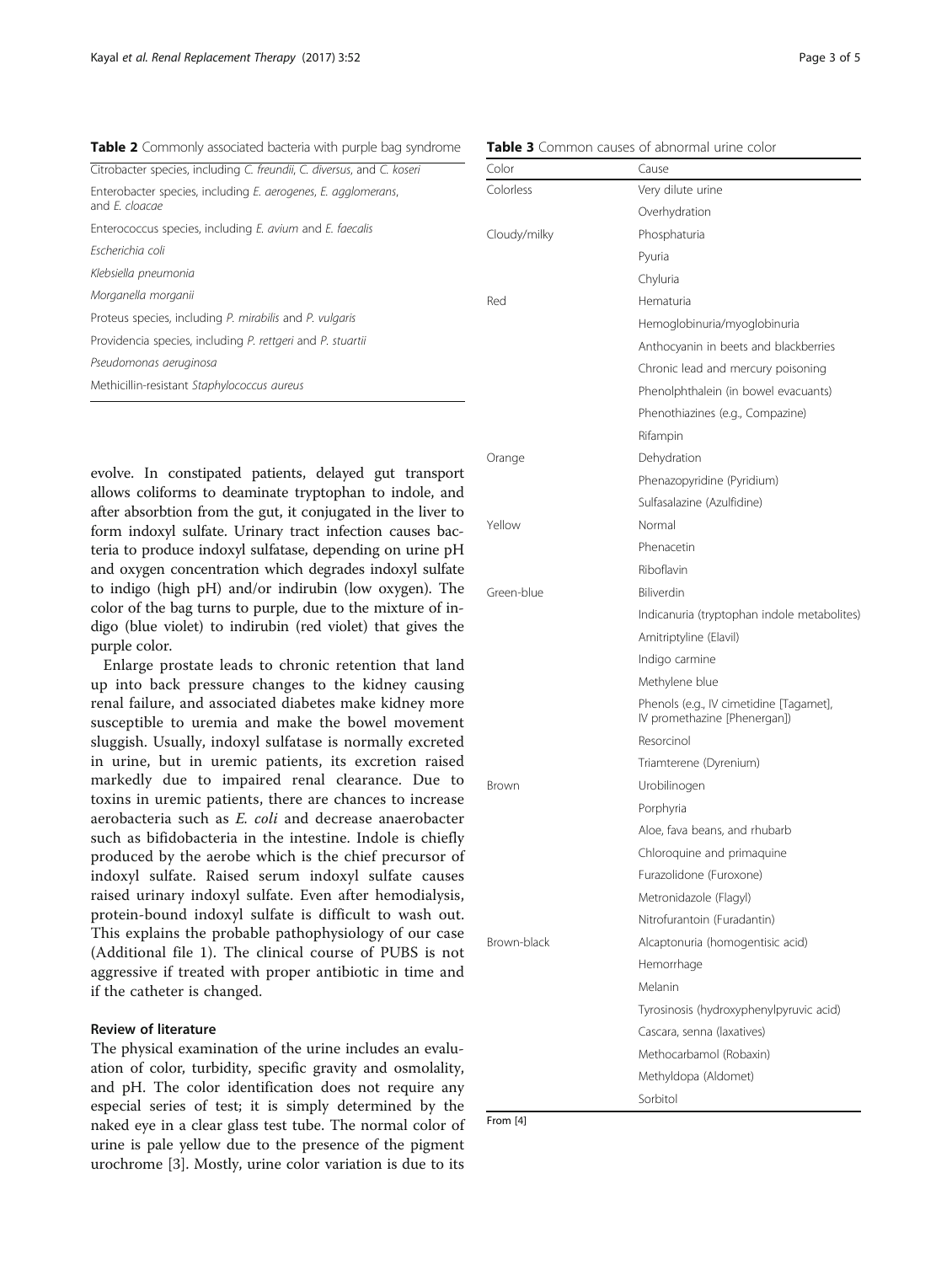#### <span id="page-3-0"></span>Table 4 Associated mechanisms of PUBS

Increased available tryptophan substrate for conversion

Alkaline urine facilitates indoxyl oxidation

Increased time for bacterial deamination in constipation and slow gut motility

Female short urethra prone to UTI

Catheter in situ bacteriuria

In UTI, more bacterial sulfatase/phosphatase availability

In uremic patients, impaired clearance of indoxyl sulfate

## Additional file

[Additional file1:](dx.doi.org/10.1186/s41100-017-0134-7) Metabolic pathway and proposed pathophysiological mechanism (DOC 39 kb)

#### Abbreviation

BPH: Benign prostate hyperplasia; PUBS: Purple urine bag syndrome; UTI: Urinary tract infection

#### Acknowledgements

The authors would like to express our sincere thanks to Dr. Tapas Majhi for giving us valuable advice and the medical staffs of Nil Ratan Sircar Hospital, Kolkata, India, for collecting samples of the patient and analyzing the samples. The authors also thank Dr. Manak Chand Kayal for his skillful English editing.

#### Availability of data and materials

The data and materials were all included in the manuscript.

#### Authors' contributions

AK is responsible for the manuscript. AK and CLB performed the acquisition of the data and interpretation of the data and drafted and revised the manuscript. SD helped to draft the manuscript. BCM and TKM participated in the design and coordination. All authors read and approved the final manuscript.

#### Funding

Not applicable. Our manuscript does not contain funding.

#### Ethics approval and consent to participate

Written informed consent was obtained from the patient. For this type of case report, formal consent from a local ethics committee is not required.

#### Consent for publication

Written informed consent was obtained from the patient for publication of this case report and any accompanying images.

#### Competing interests

The authors declare that they have no competing interests.

#### Publisher's Note

Springer Nature remains neutral with regard to jurisdictional claims in published maps and institutional affiliations.

#### Author details

<sup>1</sup> Department of Urology, NRS Medical College and Hospital, Kolkata, India <sup>2</sup> Department of Obs & Gyne, SMS Medical College and Hospital, Jaipur, India.

#### Received: 28 June 2017 Accepted: 3 October 2017 Published online: 22 December 2017

#### References

- 1. Hadano Y, Shimizu T, Takada S, Inoue T, Sorano S. An update on purple urine bag syndrome. Int J Gen Med. 2012;5:707–10. [https://doi.org/10.2147/](http://dx.doi.org/10.2147/IJGM.S35320) [IJGM.S35320](http://dx.doi.org/10.2147/IJGM.S35320).
- 2. Kenzaka T. Purple urine bag syndrome in a patient with a urethral balloon catheter and a history of ileal conduit urinary diversion. Korean J Intern Med. 2015;30:420.
- 3. Glenn S. et al. Evaluation of the urologic patient: history, physical examination, and urinalysis. In Wein AJ et al.(11 eds), Campbell-Walsh urology, Philadelphia: Saunders Elsevier.2016;chap. 1, pp. 13.
- 4. Hanno PM, Wein AJ. A clinical manual of urology. Norwalk (CT): Appleton-Century-Crofts; 1987. p. 67.
- 5. Arnold WN. King George III's urine and indigo blue. Lancet. 1996 Jun 29; 347(9018):1811–3.
- 6. Barlow GB, Dickson JAS. Purple urine bags. Lancet. 1978;311:220–1.
- 7. Dealler SF, Belfield PW, Bedford M, Whitley AJ, Mulley GP. Purple urine bags. J Urol. 1989;142:769–77.
- 8. Dealler SF, Hawkey PM, Millar MR. Enzymatic degradation of urinary indoxyl sulfate by Providencia stuartii and Klebsiella pneumoniae causes

concentration. Many foods, medications, metabolic products, and infection may also produce abnormal urine color [4] (Table [3\)](#page-2-0). Change of urine color is often noticed by the patient him/herself.

Historically, in 1812, purple discoloration is noticed by a physician in King George III urine who also has chronic severe constipation [5]. But in literature, purple urine bag syndrome was first reported in 1978 [6].

Dealer et al. study stats the incidence of purple bag syndrome mentioned about 9.8% in institutionalized patients mostly bedridden, cognitively impaired, and constipated females but it very rarely seen in daily practice and very few literature is present [7, 8].

Nakayama and Kanmatsuse found that serum levels of tryptophan and valine significantly fell down in PUBS patients. They also documented that amino acid absorption is altered by disturbances of colonic motility and intestinal overgrowth [\[9, 10](#page-4-0)].

Discoloration of urine is alarming and may be an indicator of early sign of serious underlying pathology. However, most of the cases are benign and occur as a result of ingestions of substances such as medications or food dye or post traumatic instrumentations (Table 4) [\[11](#page-4-0)].

Some untreated cases of PUBS also reported high morbidity and mortality especially in immunocompromised and multiple organ disease patients [[12](#page-4-0)].

## Discussion and conclusion

Purple discoloration of the urinary catheter bag is relatively uncommon. And it is caused by urinary tract infection with certain organisms in patients with certain features. Although PUBS is not an aggressive pattern, it is an indicator for urosepsis. The catheter-associated UTI is most commonly seen in females. So PUBS is more common in female patients [1].

To our knowledge, it is the first case in a male patient with chronic urinary retention for BPH and who has PUBS.

Attempt to make the patient catheter free after stabilizing the patient is also the key point in its management.